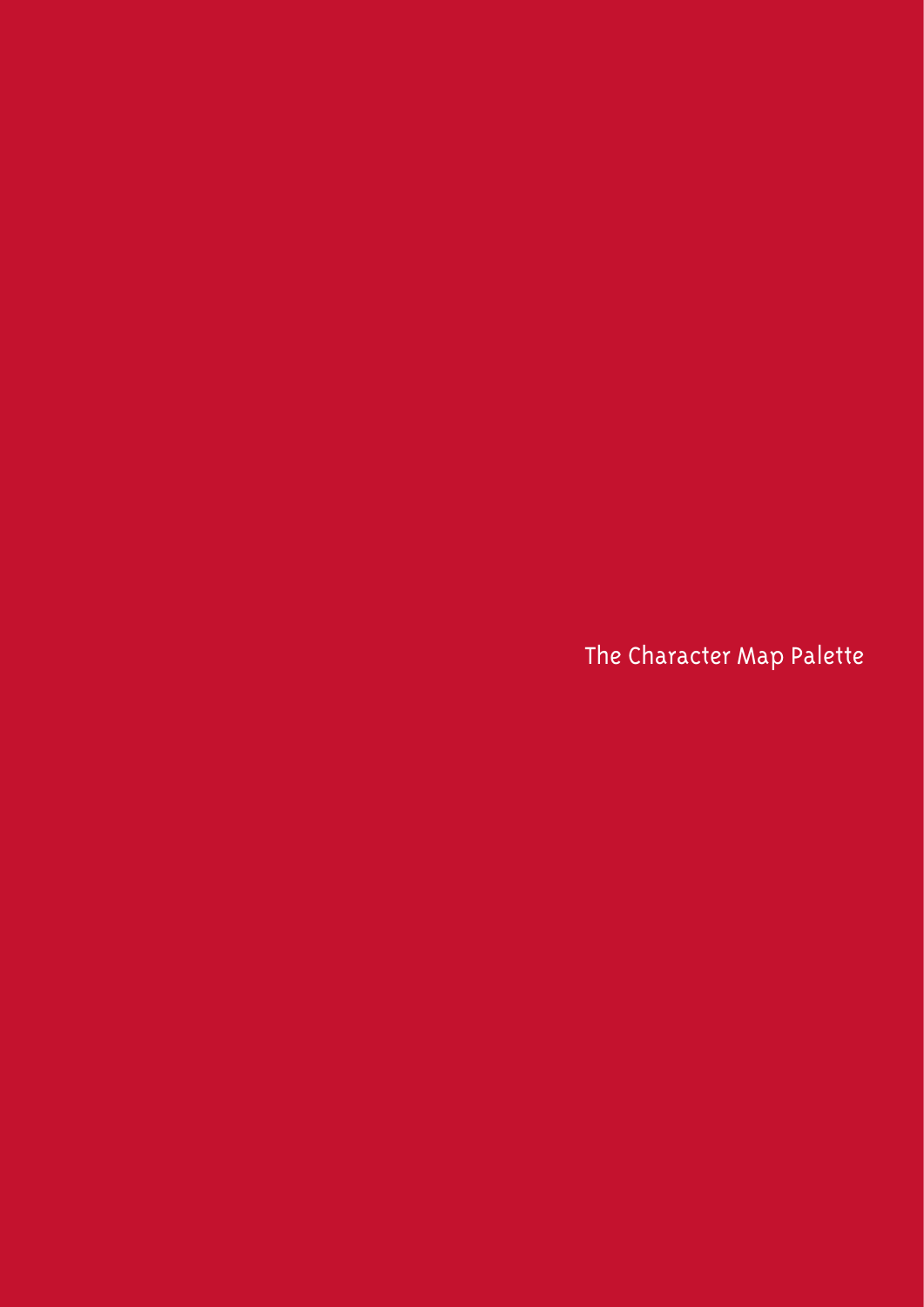# **Character Map Palette**

The Character Map Palette gives an overview of all fonts, font weights and their characters.

With the help of this palette you can:

- Insert single characters of a font into the text.  $\equiv$
- Display an overview of a character in all fonts installed on your computer.
- Display characters in different sizes.
- Check the overall content of a font or font weight.
- Search for single characters in a font. ÷.
- Display all the characters of a Unicode range.  $\omega_{\rm c}$
- Check the Unicode or UTF-8 value, the Unicode name and the Unicode range of a character.
- Save frequently used characters as Favorites.  $\overline{\phantom{a}}$

The Character Map Palette is especially helpful if for example you do not know which characters a font contains or if you work frequently with non-Latin font systems (e.g. Arabic, Hebrew, Chinese, Japanese, etc.).

# Search for and insert characters

## Insert single characters of a font into the text

- I. Set the cursor to the position where the character is to be inserted.
- 2. Select the font and font weight required. After selection, all characters available in the selected font and font weight will be displayed in the palette.
- 3. Scroll through the palette until the required character is displayed.
- 4. Select one of the following options to insert a character into the text:
	- Double click in the palette on the character that you want to import.
	- Alternatively, select the command "Insert Character in Selected Font" in the context menu.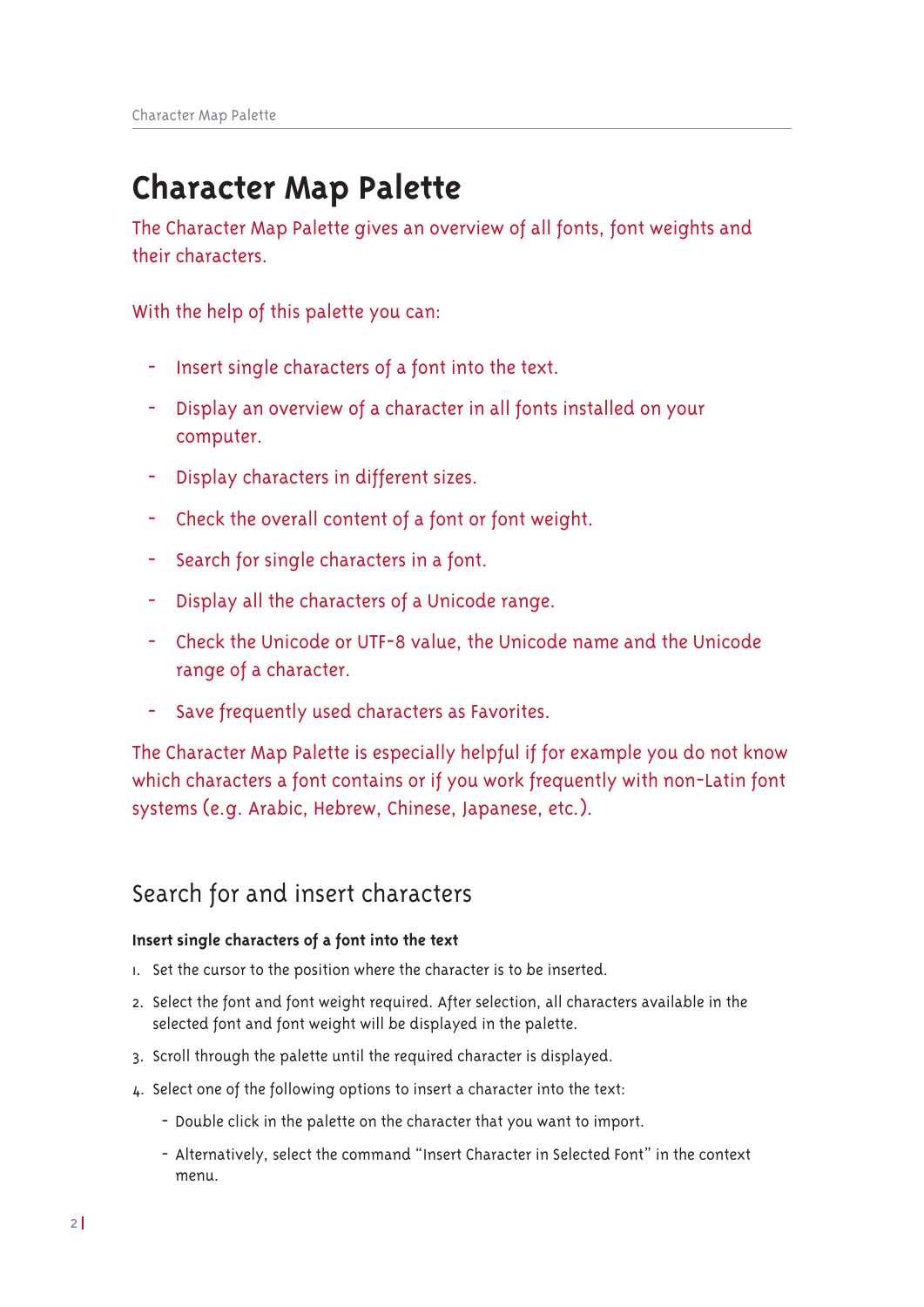#### Insert single characters from another font variation

- I. Set the cursor to the position where the character is to be inserted.
- 2. Select the font and font weight required. After selection, all characters available in the selected font and font weight will be displayed in the palette.
- 3. Scroll through the palette until the required character is displayed.
- 4. Select a character and wait until all the font variations for the selected character are displayed.
- 5. Select the required character in the font variation.
- 6. Select the command Insert Character in Selected Font in the context menu.

#### Note:

The size of the imported character in the text comes from the text settings and not from the size displayed in the palette.

#### Adapt the Character Map Palette

- Use the slider to increase or reduce the displa of the single characters in the palette.
- Select the commands Show Font Variations or Hide Font Variations in the context menu to display the selected character in different fonts or to hide this display.
- Select the command Hide Font Variations in the context menu to have more space for the characters in the font selected.

#### Search for characters in the Character Map Palette

The Character Map Palette has an entry field with which you can make a full text search for specific characters. The entry field accepts entries of Unicode numbers and Unicode names.

- Select one of the following options to search for a character in the palette:
- Enter a Unicode number in the entry field (e.g. 0041).
- Alternatively, enter a Unicode name in Roman characters in the entry field.
- Enter for example Latin to display all Latin characters.
- Enter for example Latin Capital to display all Latin capital letters.
- Enter for example Latin Capital Letter A to display all variations of the Latin capital A.
- Enter for example Letter A to display all characters whose Unicode name is Letter A (e.g. Latin A, Hiragana A, Katakana A), whose Unicode name contains Letter A (e.g. the Hebrew/Arabic character Letter Alef).
- Always press the Enter key to start the search.
- Click the red Close button to remove all entries from the entry field.
- Limit your search using the popup menu Code Charts.
- Select the option Any if you want to display all the characters in a font.
- Select for example the option Arrows if you want to display all Unicode characters in a font that display arrows.